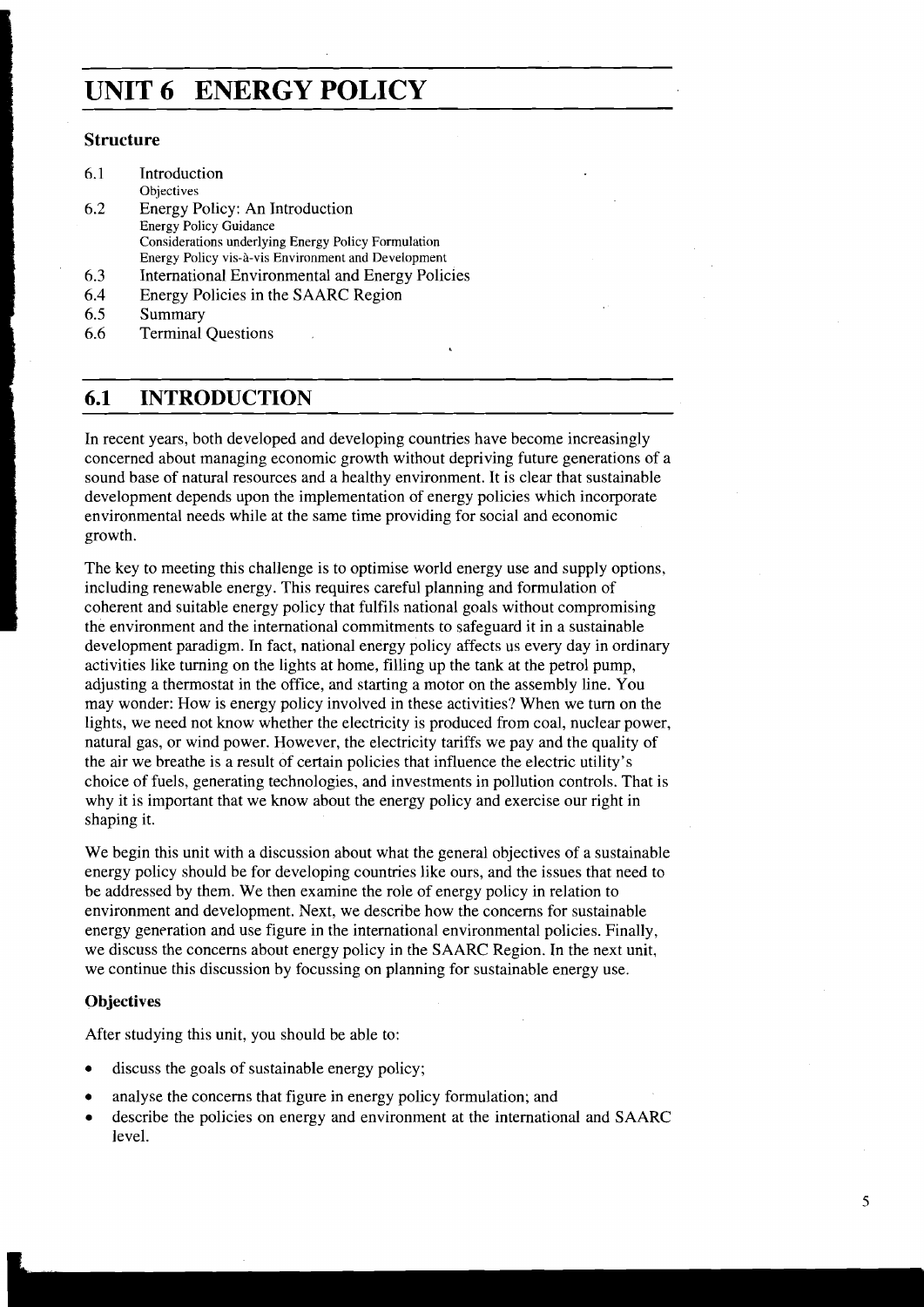# **Energy Policy and Planning 6.2 ENERGY POLICY: AN INTRODUCTION**

You have studied in the earlier courses that sustainable development is about improving the quality of life, for people today and for future generations. It covers a whole spectrum of issues, which may affect people's quality of life, and it relates to almost every sector of economy including energy. You have also learnt in Unit 1 that energy is a crucial input in developing economies for three main reasons: **energy fuels a competitive economy, energy utilisation affects the environment, and energy use may affect national security.** 

We rely on energy in almost all sectors of our economy. Therefore, sustainable energy production and use should form an integral part of the sustainable development paradigm. As our experience with several energy crises and our ongoing concerns for the environment attest, the future does not always take care of itself. We need appropriate energy policy and planning that is in tune with both economic and environmental considerations. In the context of developing countries, this implies the need for

- formulating long-term assessments of the energy sector,
- evaluating the relationship between energy consumption and the environment,
- creating a safe, stable and favourable environment for investment, and
- developing a workable energy policy in which the policy objectives, structures and systems of implementation, particularly, the systems of incentives and taxes, are transparent.

Of course, each country must adopt policies suited to its own particular circumstances. Smart policy decisions can make a difference in how well we realise our national goals. However, certain general principles should guide the formulation of the energy policy of a nation. This is what we now discuss. .

#### **6.2.1 Energy Policy Guidance**

We begin with the questions: **What should the key objectives of a sustainable energy policy be? How could these be met?** Let us first set down the goals of energy policy.



#### **Fig.6.1: Key goals of energy policy**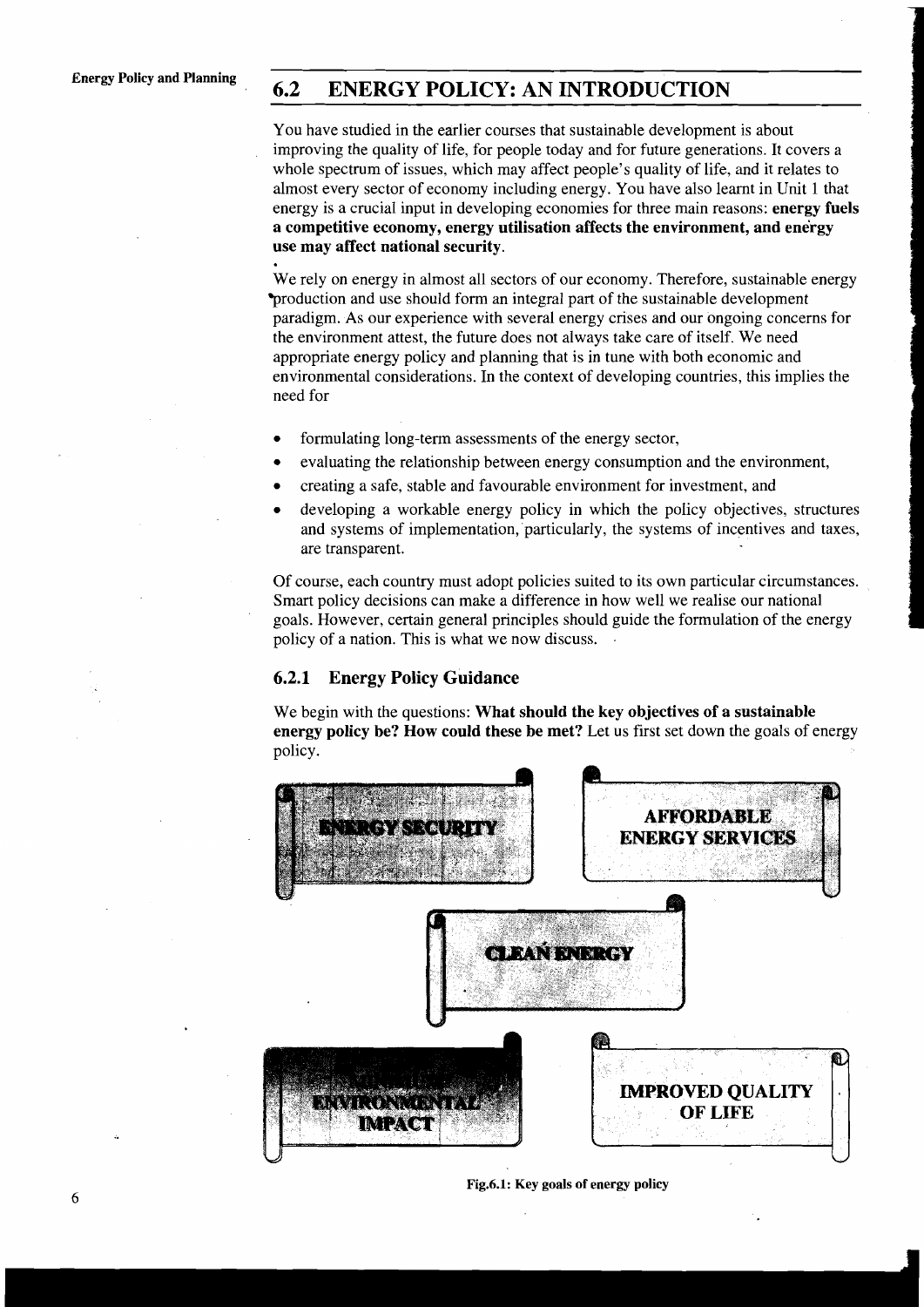# **Key Objectives of Energy Policy**

- To provide energy security and to work towards the eradication of fuel poverty so as to meet the goals of sustainable economic development;
- To ensure reliable and affordable energy services and commodities required to fuel stable economic growth;
- To encourage cleaner, more efficient forms of energy supply, and the use of renewable energy sources;
- ۵ To limit the adverse environmental impacts associated with energy production, distribution and use from the available energy supply options;
- 
- To maximise energy productivity and improve the quality of life.

## Let us elaborate these ideas further.

Providing an environmentally acceptable and assured energy supply is one of the key requirements for economic growth and improving living standards. Problems of poverty and environmental degradation in developing countries compound the difficulties of making progress on this front. The issue is further complicated by international concerns over the increasing use of non-commercial fossil fuels in developing countries, the consequent environmental impacts and emerging pressures for developing countries to share the burden of containing trans-boundary and global environmental problems.

For example, during the past decade, the rate of deforestation in Asia and the Pacific has increased by 70% from 1.8 million hdy to **3** million hdy. While, in theory, trees can be grown to provide a sustainable yield, in practice the regeneration rate is much less than the harvest rate. The energy balance for fuel wood is highly negative for India and to a lesser extent for Pakistan, Nepal and Bangladesh. Some studies predict that at current rates of harvesting, timber reserves in Asia will last for less than 40 years.

As you know, there are many other adverse environmental impacts associated with the use of traditional fuels such as localised air pollution (including particulate matter and carcinogens), exposure to carbon monoxide poisoning in households and net additions to greenhouse gas emissions resulting from biomass depletion. You have studied about these issues in detail in Unit 4.

All these factors need to be mitigated and certainly add to the difficulties of policymakers in the South Asian region in addressing the issues of energy availability and security.

The objective of enhancing energy supply also requires significant investments in energy facilities so that a range of energy commodities and services better suited to a growing economy are made available. It implies supplying appropriate fuels for industrial and commercial use. Cleaner energy sources are also to be provided for household use.

Another important requirement is greatly expanded production of electricity. Electricity is a clean form of energy at the point of end-use and will increasingly be required by industry and households. It is an essential input to information technology and telecommunications, which are now the mainstay of global economic growth. The dilemma facing developing countries is that currently they generate most of their electric power using fossil fuels, which will exacerbate the greenhouse problem.

Till such time as other alternatives are available, policies and incentives will be needed to limit fossil fuel consumption and greenhouse gas emissions.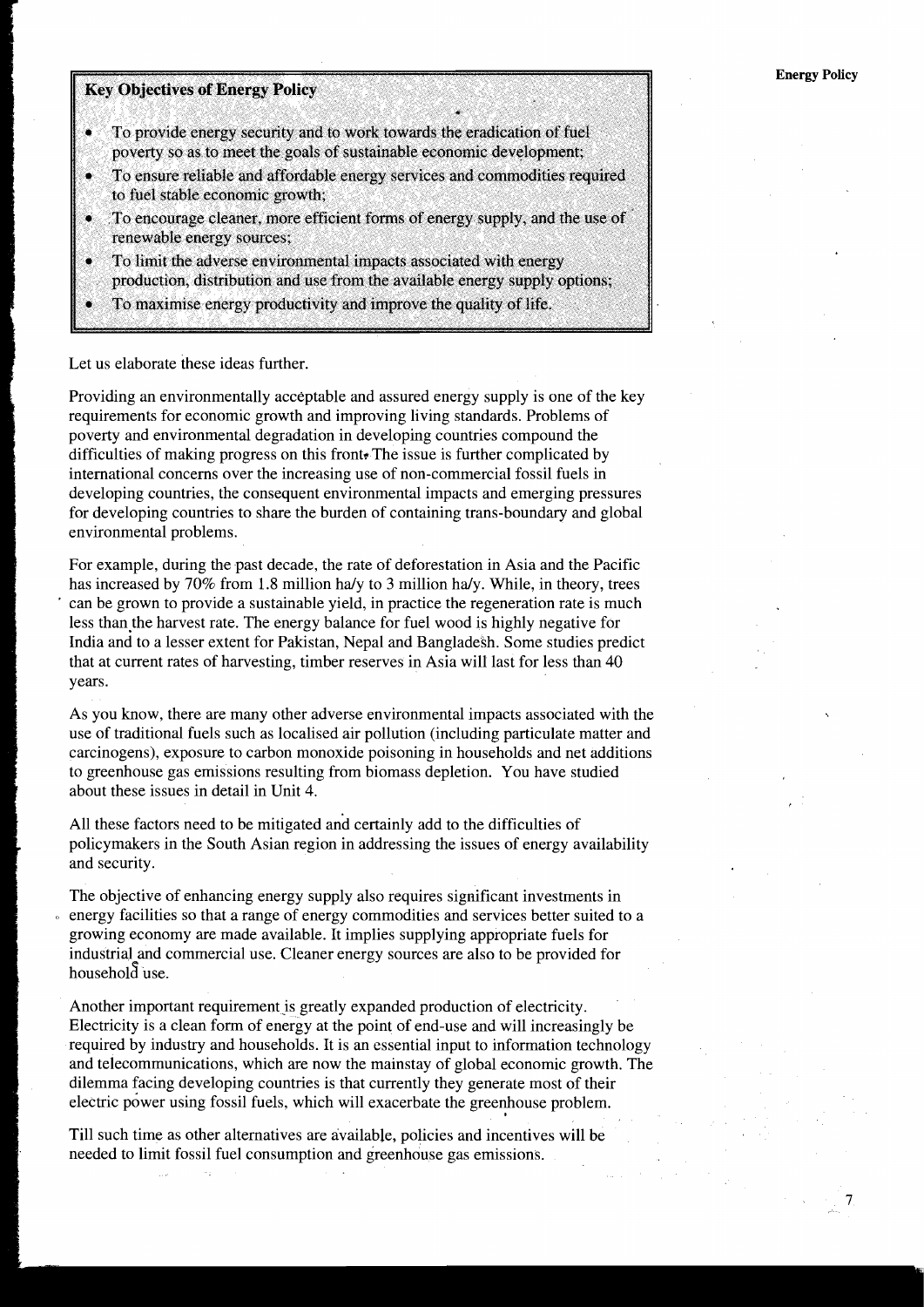**Energy Policy and Planning** These policies can be expected to impact, for example,

- rates of extraction of fossil fuels such as coal and petroleum,  $\bullet$
- $\bullet$ design, construction and operation of fossil-fuel power plants,
	- evaluation of energy sources other than fossil fuels,
- consideration of biomass as a source of fuel and as a carbon sink,  $\bullet$
- trade in energy products, etc.  $\bullet$

 $\bullet$ 

These measures could also affect the structure of the energy system and the economy as a whole. Policymakers face a major challenge in reversing the adverse environmental impact of energy production and use. In this respect, one of the most important issues currently faced by South Asian countries is whether it is wise to rely on fossil fuels for power generation or whether other forms of power generation may, especially in the longer term, be a wiser policy option for supplying sustainable energy.

This would involve the introduction of appropriate technology and significant investments in infrastructure. Solutions at a local and decentralised scale will have to be facilitated. A viable option for achieving sustainable energy supplies lies in promoting renewable energy resources such as solar energy, biomass (e.g., forests managed in a sustainable manner and other forms which may be used in direct combustion, the production of liquid fuels, biogas and electric power generation, etc.). It will involve implementing policies to encourage restoration of the natural resource base, e.g., improved management of natural forests and encouragement of "social forestry". Geothermal, wind and hydro power may also be feasible, depending on specific local conditions.

Privatisation of energy generation and distribution is being advocated as a preferred solution in developing countries. However, if the environmental impact of commercialisation of energy (reliance on market forces) is not addressed simultaneously, the energy policy may be self-defeating.

Where large-scale conventional thermal, hydro or nuclear power stations are used – for example, to supply large amounts of electricity to industry and urban areas – they should be subjected to rigorous environmental controls. For example, coal-based power plants must be made to comply with strict emission standards. New and emerging thermal power technologies (e.g., combined cycle gasification, fluidised bed combustion, co-generation, etc.) could be promoted to improve generation efficiency.

You have studied that energy use creates many other environmental problems such as problems of solid waste disposal, especially from coal and biomass. Where waste ash is not properly handled, the quality of land use and surface water runoff may be adversely affected. Controlling energy-related environmental problems in urban areas can be expected to emerge as one of the most difficult tasks facing policymakers in the South Asian region.

In sum, we must understand that the developing countries of South Asia are in a state of transition from traditional to commercial energy supply. The challenges lie in

- bringing the non-commercial energy sector into a more commercial mode of . operation,
- generating monetary incomes,
- providing appropriate pricing signals, and
- achieving a more efficient balance between the use of traditional fuels with other energy products supplied from commercial sources, and renewable energy sources.

**Pricing** is an important part of energy policy – prices are frequently distorted through government policies in developing as well as developed countries. **Low energy prices discourage indigenous energy development and encourage unnecessary**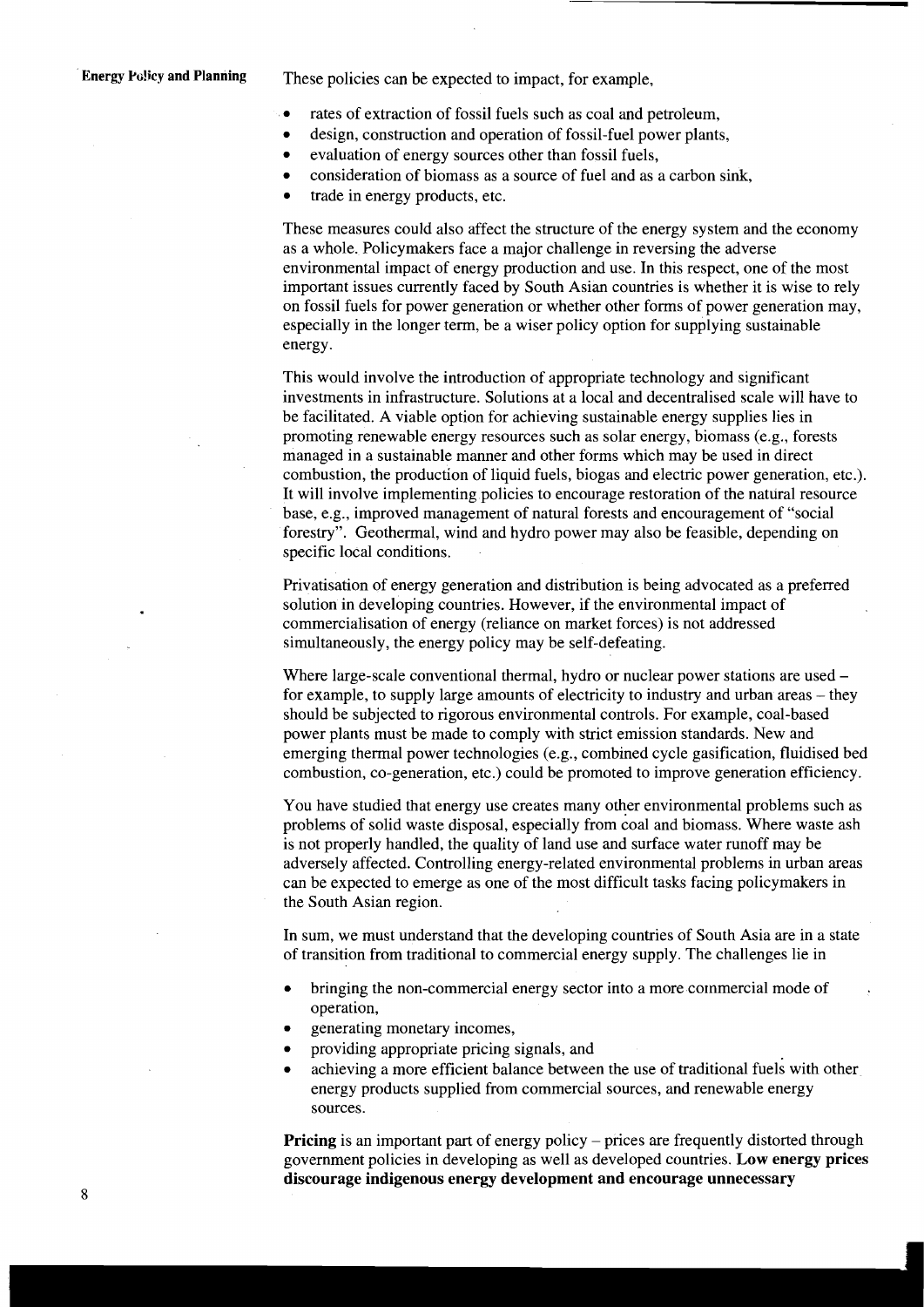**consumption.** Ways will have to be found for reducing fuel poverty, ensuring equity in energy supply and at the same time preventing wasteful use of energy.

You may like to reflect on the implications of these ideas in your own setting.

### **SAQ 1**

Make a list of your daily activities or events around you involving energy use or its environmental impact. Link them with the goals of energy policy. For example, if there are huge power cuts, then the goal of energy security is relevant. If you use polluting transport, safeguarding the environment becomes important, and so on.

In order to meet the challenges outlined so far, an appropriate **energy strategy needs to be put in place** involving mechanisms for **restructuring energy demand,** and **promoting clean energy.** Energy planning has to be done keeping in view specific national priorities. Therefore, we discuss this aspect for India in Unit 8.

#### **Energy strategy**

The overall energy strategy should be based on

- a realistic long-term assessment of energy needs in all sectors of economy,  $\bullet$
- targets for producing sufficient energy,
- restructuring and reducing energy demand, and  $\bullet$
- increasing the role of cleaner, more efficient and renewable methods for  $\bullet$ generating/supplying it.

The first step obviously is to investigate the patterns of energy use and generation. Systems need to be set up to monitor all aspects of energy use by households, communities, other organisations and economic sectors. This information can be used to provide feedback to people about their consumption of energy and about progress towards realisation of local targets for reduction. The strategy also needs to examine the possibility of creating **Energy Services Companies (ESCOS).** 



**Fig.6.2: Some elements of energy strategy** 

.-

We now discuss some of these aspects.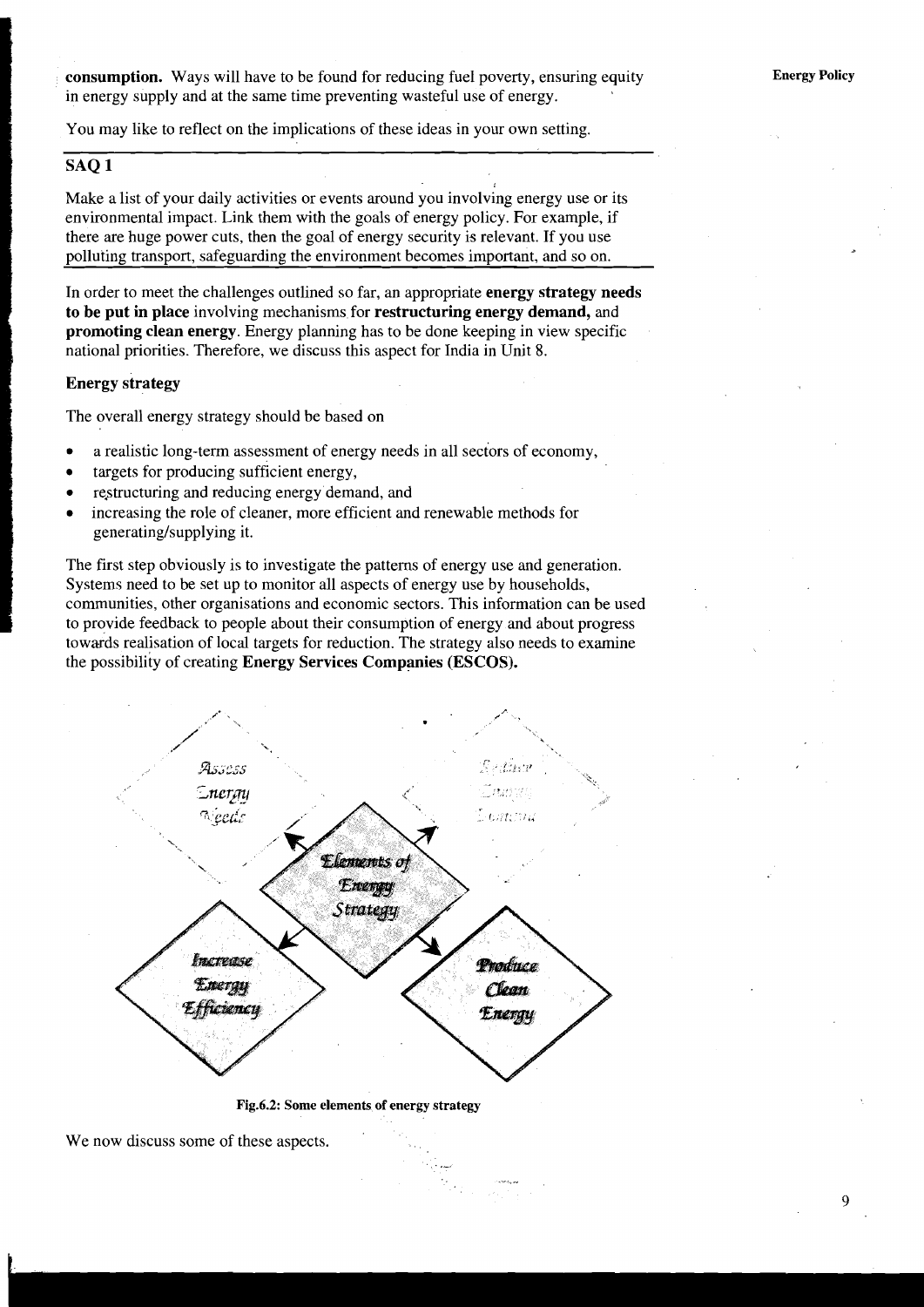#### **Energy Policy and Planning** *.Restructuring and Reducing Energy Demand*

There are many ways of managing and reducing energy demand at the individual, community and national levels. A comprehensive energy advice service may be created to help households, businesses and other organisations to minimise the energy they consume for various purposes such as heating, lighting and in other activities or appliances. We need to actively manage and reduce the use of energy in all public places.

This can be done through awareness, training and promotional programmes aimed at raising the awareness of people about their role in helping to do this. For example, the use of dimmers and sensors for lighting appliances could be promoted.

Use could be made of visits, information and marketing techniques to inform people, local businesses, offices, etc. about the bcncfits of energy efficiency. Other forms of support (e.g., economic incentives) could be provided to encourage them to invest in energy efficiency.

Information, marketing methods and practical support such as energy surveys, improvement grants and fiscal incentives could be used to help people increase energy efficiency in their homes. This may well be preceded by putting forth a suggestive list of more energy efficient applianccs. We will discuss more about how this can be done in the next block. .

Some measures that may be considered are to:

- Develop rate incentives, which are part of the electricity market. Different rate incentives should be developed for different groups of customers, including industrial, large commercial, small commercial and residential customers.
- Encourage Green Power Agreements where customers agree to pay for green power.
- Include some of the cost of environmental impacts into the costs of using nonrenewable fuels.

#### **The goal of reducing energy use should be fully incorporated into the other sectors of economy, e.g., transport, agricultural or industrial sectors.**

The principles of energy efficiency should be incorporated early in the planning stage when siting and designing new buildings, industries and other infrastructure. For example, houses could be located near public transport services and other facilities (like markets, schools, medical facilities, work places, etc.); and buildings could be oriented to maximise solar gain and incorporate efficient heating systems and appliances, as well as high standards of insulation.

Households experiencing fuel poverty can be helped to meet their energy needs affordably by improving the availability of energy as well as the standards of energy efficiency at home. For example, replacing incandescent bulbs by Compact Fluorescent Lamps (CFLs) can lead to significant energy savings. You will learn morc about these aspects in the next unit.

#### *Clean, Efficient and Renewable Energy Generation*

If new energy generating capacity is needed, or existing capacity has to be replaced, the implementing agencies could:

Consider developing Combined Heat and Power (CHP) schemes and deliver energy efficiently. These may range from the small scale, such as for a single house, to larger schemes supplying electricity and hot water for an entire housing complex, villages or small towns.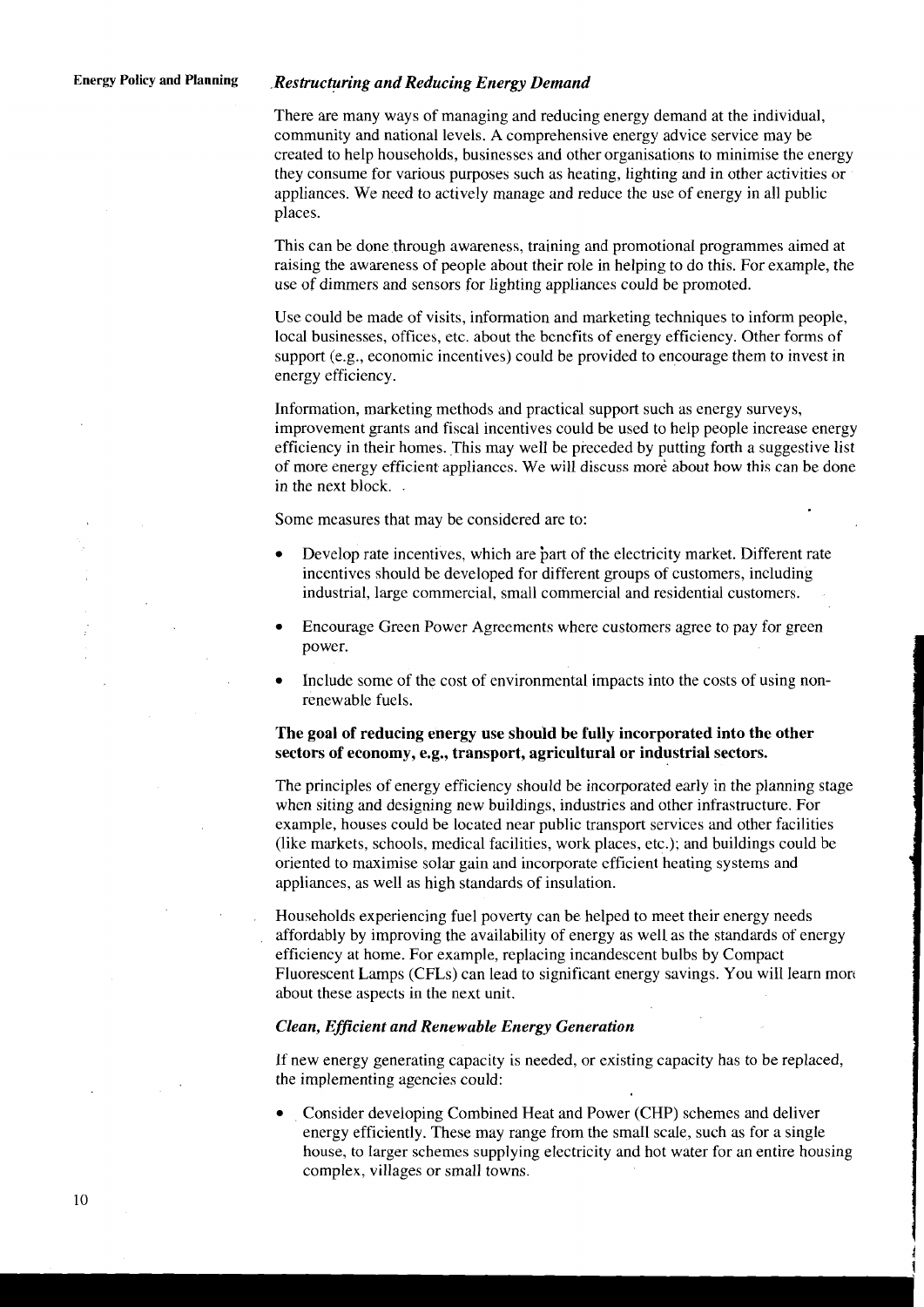- Use planning and other strategies to favour the cleanest, most efficient and, if possible, renewable options.
- Challenge any proposals, which do not meet these criteria.
- Use any influence, which they may have with the Government, or with energy providers, to lobby for investment in cleaner, more efficient energy generation.
- **<sup>t</sup>**Adopt a favourahle attitude to small-scale off-grid energy generating schemes, which meet local needs cleanly and efficiently, without the transmission losses often associated with supply to the national grid.
- Investigate the potential for renewable energy schemes in the area by <sup>L</sup> commissioning a full survey (It may well be a socio-economic survey) and use this information to develop a Renewable Energy Strategy for the area.
- Hold a dialogue with the local community to find out people's views about renewable energy, and to help guide the development of the most appropriate and well-supported - local schemes.
- Set up meaningful partnerships to help realise the potential for renewable energy use in the area, through pilot projects or full scale schemes.
- Raise awareness of the benefits and the local potential for renewable energy.
- Help those wanting to develop appropriate renewable energy sources, by directing them towards sources of advice and financial assistance.

You may like to build in your own ideas and experiences into the discussion. Do the following exercise.

#### **SAQ 2**

- a) What measures can you suggest in your local context to meet the goals of the energy policy?
- b) Does your area have any presence of a Renewable Energy System? If so, list its key features.
- c) What is your level of interaction within the community with regard to energy use? How can vou help in raising awareness about the issues discussed so far?

So far, you have learnt about the objectives of energy policy and the challenges developing countries face in meeting these objectives. We now discuss certain factors that need to be kept in view while formulating the energy policy.

#### **6.2.2 Considerations underlying Energy Policy Formulation**

**National self-interest is paramount in Energy Policy formulation.** The interests of a nation-state should be kept at the forefront in formulating its energy policy. For example, the responses of different countries to international energy crisis in the latter part of the 20th century were determined by their own interests.

Factors that shape national interests include:

- public concerns and public pressure on decision makers,
- dramatic instances of environmental problems,  $\bullet$
- awareness and scientific understanding of the key issues, and
- interests of dominant groups.

That is why national preferences and policies differ from each other. For example,<br>though western industrialised countries have been the main pushers in the<br>the public matters! international negotiations to curb the emissions of greenhouse gases, they have not **I I** 

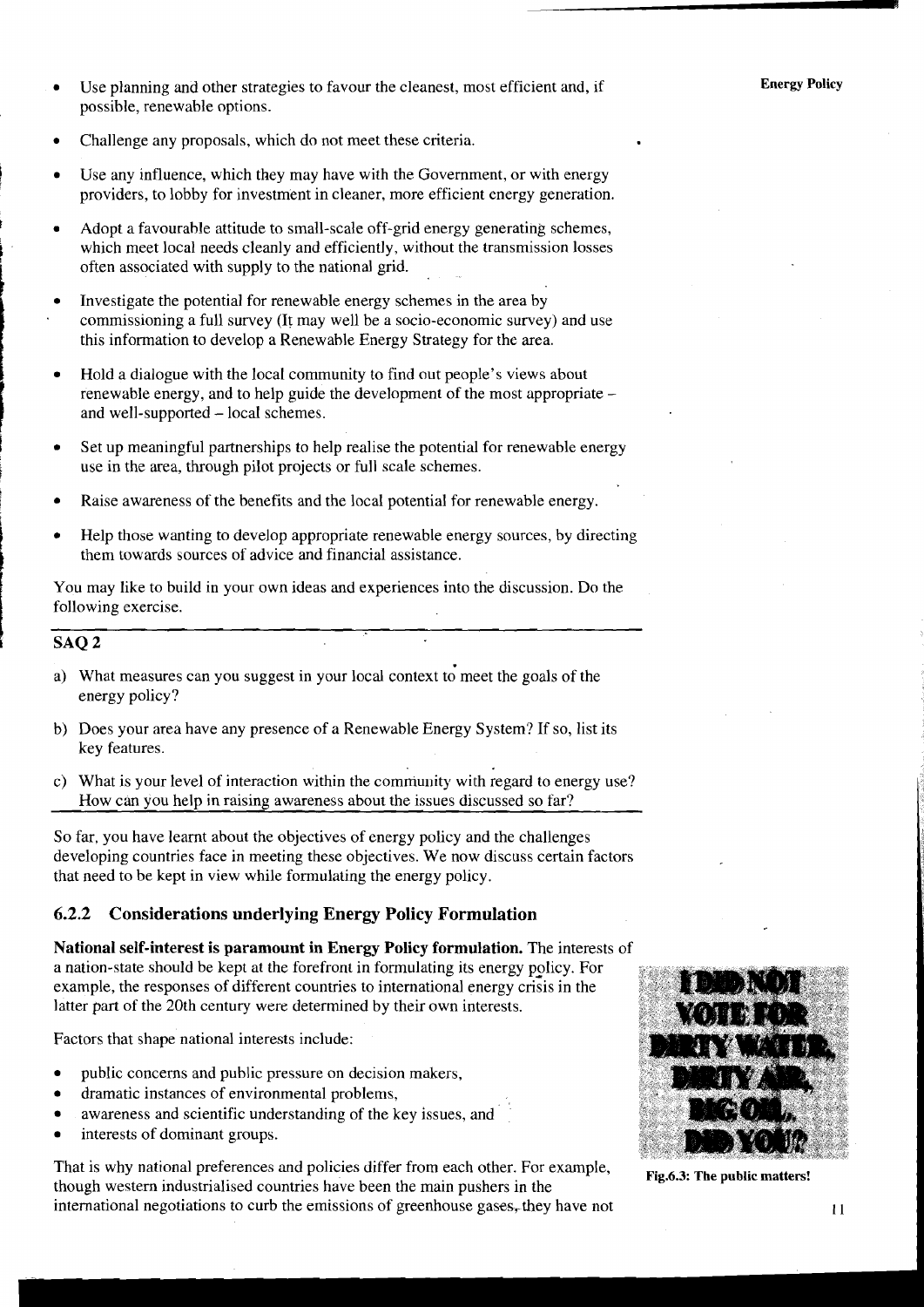**Energy Policy and Planning** acted as a unified group. The United States has referred to scientific uncertainties as well as high abatement costs and has tended to drag its feet on curbing unsustainable use of energy (e.g., in the transport sector). Most developing countries have been sceptical about the need to act on climate change, but the judgment has not been shared by the small island nations that are particularly vulnerable to the potential rise in sea level and to greater incidences of tropical storms. Many nations have established regional mechanisms to facilitate cooperation among them.

> In sum, the main actor responsible for energy and environmental policy is the nationstate, whose preferences may be influenced by many factors.

> However, even though the nation-state is regarded as the main actor in energy policy, **international cooperation** to meet its goals is desirable. The succcss of efforts in this direction would depend to a great extent on whether nations perceive shared interests or not apart from their readiness to get involved. Whereas in the case of stratospheric ozone depletion, there has been a sufficient degree of shared interests to enable nations to agree on the protection of the ozone layer, we witness a greater diversity of state interests in the case of climate change. The reason perhaps is the wavering attitude of the key GHG contributor - the USA.

#### **Economic Development and Scientific and Technological Prospects**

The promotion of sustainable development will not be possible unless economic objectives relating to technological development, competitiveness and growth are reconciled with societal goals. This challenge must be met in the context of significant structural and demographic changes, and globalisation of the economy. Enormous potential exists for global collaboration, strengthening economic cooperation and creating new jobs.

**South Asian developing countries depend critically on the adoption of appropriate technology as a basis for expanding and improving their energy systems. Many of the technologies that could be usefully applied by developing. countries are cost-prohibitive, despite the fact that they might also bring significant environmental gains. The wider adoption of some of the bio-fuels and solar technologies is currently hampered by bottlenecks in R&D. Adoption rates for energy technologies will thus depend on further advances in innovation, economies of scale in production and economies of "learning by doing".** 

Developing countries can undertake joint ventures with companies from advanced countries to establish and operate energy facilities. This could help to overcome the . problems of capital shortage, limited technical skills and patent protection mentioned earlier. Such ventures may also be undertaken for environmental reasons. It is well known, for example, that it may be more cost effective for advanced countries to invest in environmental controls in less developed countries rather than attempt to do so in their own situation at higher costs. Japan, for example, has expressed strong interest in assisting China with its coal mining operations and installation of modern electricity and industrial plants to combat potential problems of trans-frontier acid precipitation.

**In this context, energy technology cooperation and transfer for sustainable economic development becomes very important.** 

You have learnt that one of the prerequisites for economic development and one of the key goals of energy policy is assured energy availability and energy security. In the context of developing countries this implies that the energy policy facilitate technology transfer from the developed to the developing nations and promote greater cooperation between them.

It should spell out measures for improving the effectiveness of cooperation. technology transfer efforts, and facilitate all such programmes: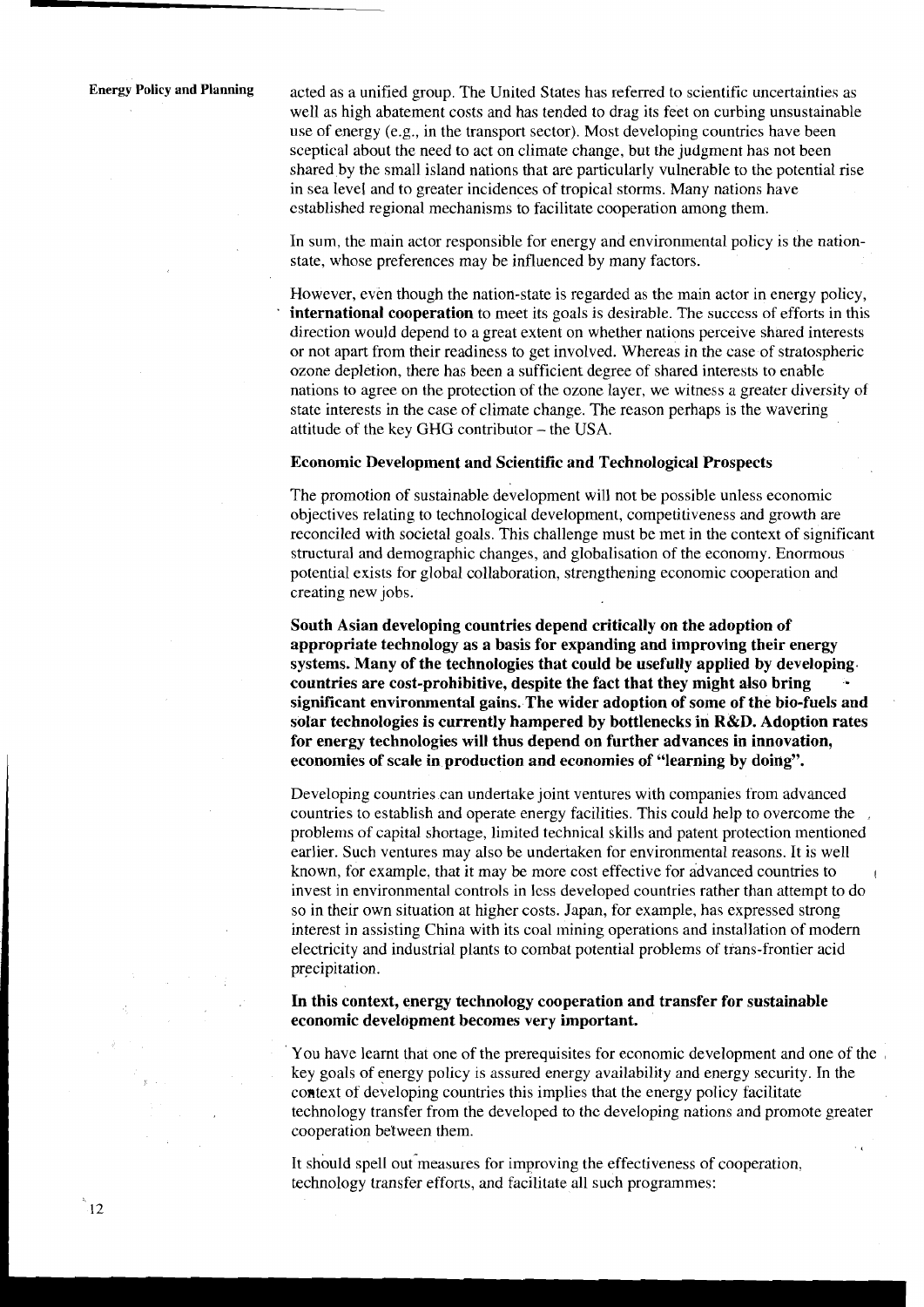Of course, the transfer of technologies to improve the effectiveness and efficiency of energy systems can be best attained by using available technologies, sound management, and customised training on employing and maintaining these technologies. Market prices are a critical component as these reflect the costs and benefits within a given economic system and provide incentives for developing newer technologies and energy supplies.

#### **Impediments to technology transfer include a lack of engineering skills, shortages of investment funds, inadequate evolution of commercial energy markets .and retention of intellectual property rights or patents by energy companies in the,industrialised world.**

Therefore, a number of key elements must be put in place in order to assure the overall success of the technology transfer process.

Specifically,

- overall government policies (e.g., those regarding movement of personnel and availability of foreign exchange for purchase of equipment) must support the process,
- both parties in the process must be competent,
- adequate time must be allowed for training,
- technical updating must be continuous,
- financial assistance.must be provided in key areas such as infrastructure equipment and training, and
- skilled "people" infrastructure must be created as it is equally important for successful technology transfer.

Some general recommendations can be made to guide policies aimed at fostering technology cooperation and transfer. These are as follows:

- **Sound overall economic, energy pricing, trade and investment policies should be put in place to support technology transfer.** For this,
	- + International institutions and bilateral aid agencies should focus primarily on creating the proper overall economic policy environment,
	- $\bullet$  The interest of the people and the markets (not political or economic ideology) should dictate technology choice.
	- + New policies on investment approaches to increase the foreign investment in the energy sector may be formulated.
	- + Cooperative R&D programmes involving developing and developed countries and the private sector should be increased.
	- Efforts should be made to better coordinate international technology transfer programmes, well supported by awareness about the Operation and maintenance (O&M) mechanisms.
- **The technology transfer process should be comprehensive and focus on all aspects** of the technology transfer process including
	- improvements within all phases of the system from **energy extraction to conversion** and **end-use.**
	- the **energy supply** and **consumption sectors** with the highest potential economic and environmental benefits for a nation.
- Cooperation between multilateral development banks, donor agencies, developing country agencies and utilities should be facilitated to expand the use of integrated resource planning methods and ensure optimum investment throughout energy systems. For example, a special program could be created by the Global Environment Facility (GEF) in cooperation with national donor agencies to 13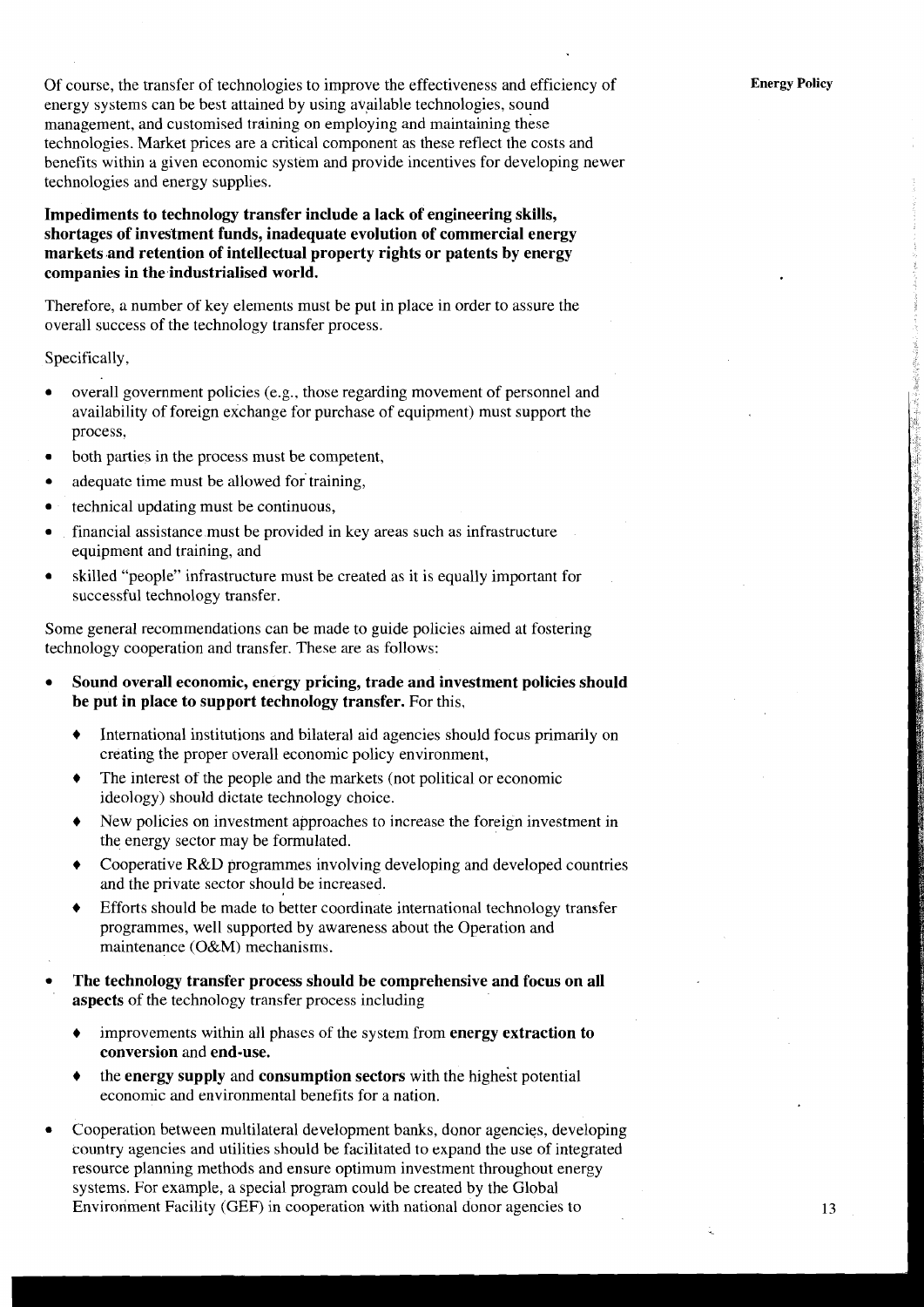**Energy Policy and Planning** facilitate the introduction of cleaner energy technologies in China, India and other developing countries.

> An intensive and coordinated attention should be given to improving the managerial and technical capabilities in recipient countries. Training should be provided on a long-term basis together with the technology being transferred. Technical management programs should be expanded, placing particular emphasis on public/private partnerships. Entrepreneurship development skills should be cultivated as well. The message thus is to **invest in people.**

Some other considerations to be taken into account while energy policy formulating are described below.

#### **Alternative Energy Futures**

The trends that are shaping the developing nations' energy future suggest that we face substantial challenges in meeting economic, environmental, and national security goals. These trends also indicate that these nations have to find ways to improve energy productivity, prevent pollution, and enhance national security.

The energy policy should not be predicated on a single projection of energy future. Instead, it should take into account multiple scenarios based on an appraisal of risks and opportunities evident in current patterns of energy development, and focus on areas where the opportunities to reduce risks are greatest.

The major risks that threaten the attainment of national goals include rapid growth in global energy demand, unstable world oil supplies vulnerable to fluctuating oil prices, growing recognition of international environmental threats, and a slowdown in investments to develop and deploy new energy technologies. These trends could lead to the following scenarios:

- Growth in the U.S. and world energy demand could strain the capacity of energy suppliers to expand production, resulting in sustained energy price increases. Midrange projections of growth in world energy demand generally assume that economic growth continues at about 2 percent annually in industrialised countries, with non-industrialised countries growing about **3** to 4 percent annually. But growth during 1993 and 1994 exceeded these rates in most parts of the world. If such growth persists, world energy supplies could become choked within the next decade.
- International conflict or social turmoil in unstable oil-producing regions could disrupt global oil markets and rapidly increase oil prices. Continuing political and social upheaval in the Middle East, Central Asia, and Africa could lead to significant and prolonged disruptions in the ability or willingness of the countries in these regions to supply oil to the international market. Resulting high oil prices, combined with inadequate monetary and fiscal policy responses in industrialised nations, could impair global economic growth.
- Clear evidence of significant global climate changes or other energy-related environmental problems could precipitate widespread public demand for more stringent measures to reduce greenhouse gas emissions or other environmental risks from energy production and use. Many scientists believe that stronger evidence could emerge in the next decade or two indicating that human-induced climate changes would result in large adverse impacts. Although it is difficult to forecast how the international community would respond, nations that are less dependent on carbon-intensive fuels or that have developed and begun to deploy the technologies needed to reduce such dependence are likely to have an advantage.
- Reduced investments in developing and deploying advanced energy technologies could place a country at a competitive disadvantage in global energy technology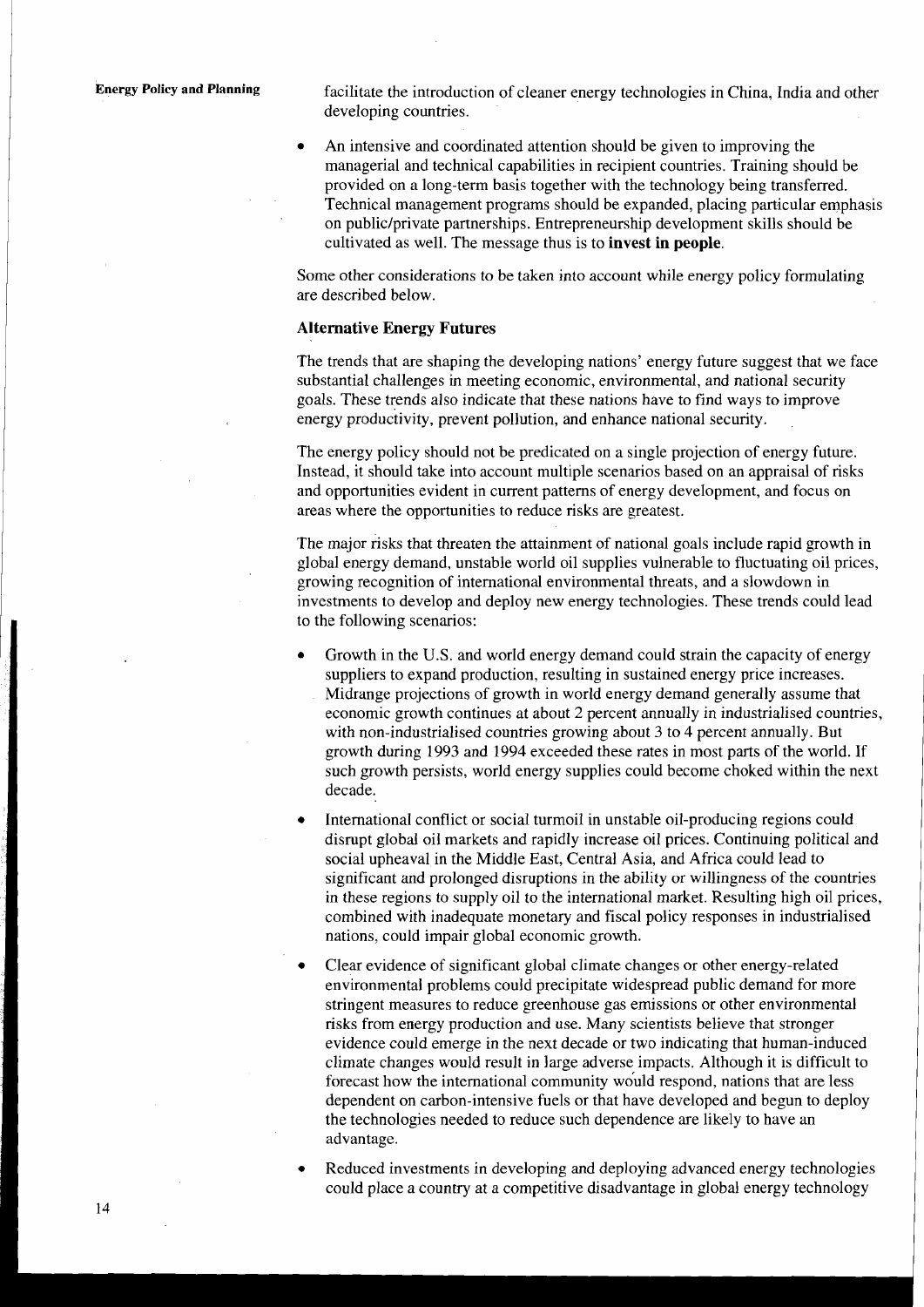markets. Such a trend could result from the relatively low overall rate of private savings and investment or from less research and development (R&D) investment in the energy sector.

These risks are evident in current trends, but are not forecasts of future events. Plausible scenarios of energy futures bracket a range of possibilities. Scenarios can be envisioned in which energy risks threaten economy, environment, and national security, while equally plausible scenarios emphasise the positive trends that could reduce risks over time. By focusing on the most prevalent risks, the energy policy can enhance the prospects for a clean, competitive, affordable, and secure energy future.

#### **Social Objectives**

Society is making increasing demands for better living conditions, better safety, and better use of vital and scarce resources including secure and economic energy supplies ' and services. These key societal issues will only be solved if in addition to developing technologies, the socio-economic context is appropriately analysed and taken into account in the energy policy. The social indicators are as important as the technical indicators. We will take these issues in detail in Units 7 and 8.

You may now like to attempt an exercise to apply these ideas to the Indian context.

#### **SAQ 3**

Which of the factors outlined so far should be considered while formulating the Indian energy policy? Justify your answer.

#### **6.2.3 Energy Policy vis-a-vis Environment and Development**

You have studied in the previous section that the energy policy is motivated by the goals of economic productivity, environmental quality, and national development. In this section, we discuss the economic, environmental, and national security implications of the current path of energy development, and explain how risks and opportunities define the scope and intent of the energy policy.

#### **Energy and Economic Development**

Reliable and competitively priced energy supply is a critical need for economic development. **Energy supply markets** and **demand markets** have changed considerably over the past 25 years. On the supply side, greater competition has led to expanded production of coal, natural gas, and renewable energy under conditions of stable or even falling energy prices.

On the demand side, as technology has become more efficient and the economy has shifted away from energy-intensive industry, the amount of energy to produce one dollar's worth of  $GDP$  – the energy intensity of the economy – has declined, as it has in most other industrialised economies. This trend of GDP growth outpacing energy use is expected to continue for at least the next 15 years in the developed nations.

The increased demand for energy services has been partially offset by more efficient use of energy in all major end-use sectors. The net result of this mix of the technology trends has been relatively stable or slowly growing energy demand in most sectors of developed economies.

However, you have studied in Unit 2 that the rapidly expanding economies of Asia and the developing world will increase their energy consumption. Thus, energy is going to be a critical input in their economic progress.

#### **Energy and the Environment**

**<sup>1</sup>**You have studied in Unit 4 that energy transformation and consumption are the primary sources of most harmful air pollutants and greenhouse gases. Although considerable progress has been made over the past two decades in limiting or reducing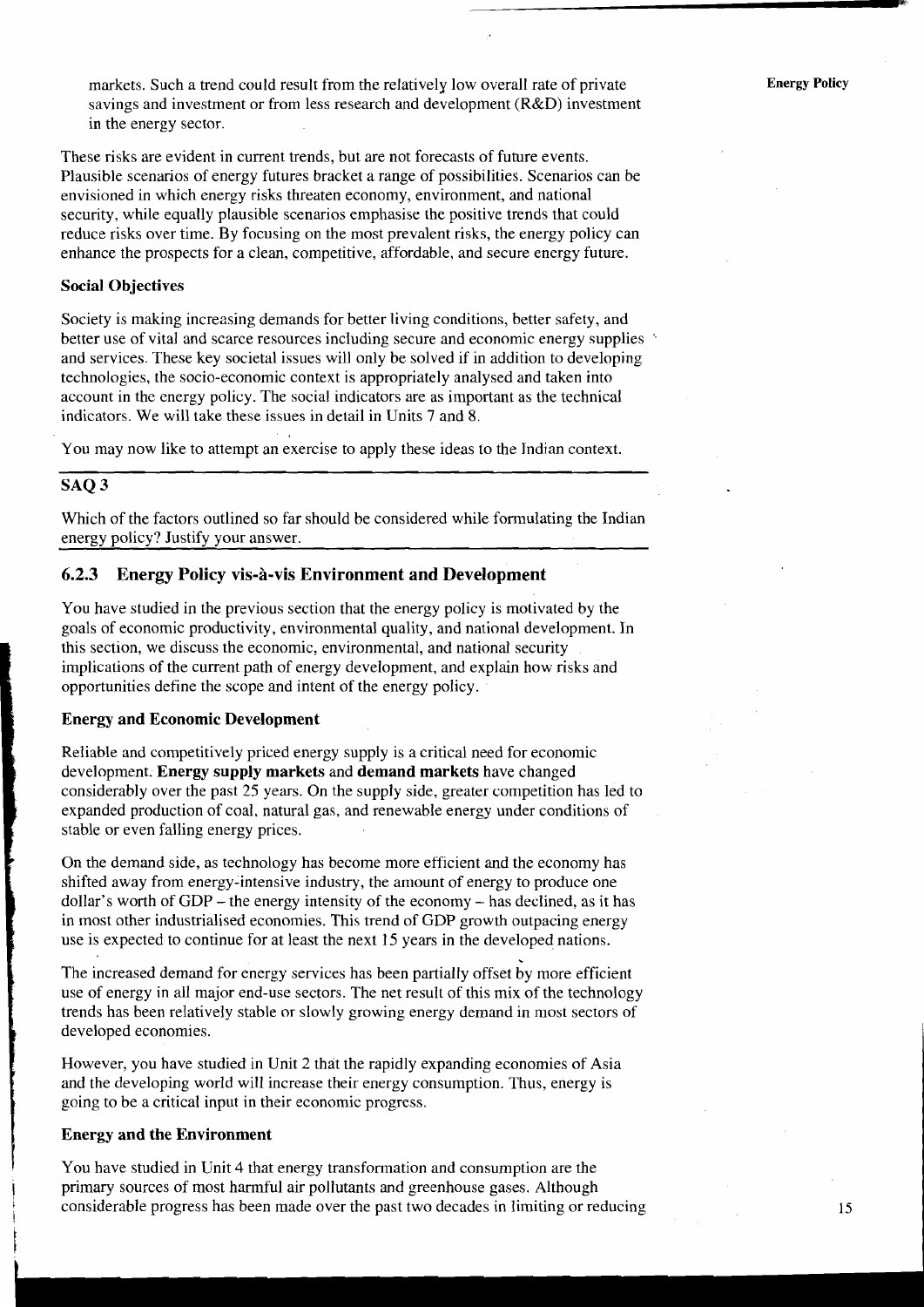**Energy Policy and Planning** air pollutants, significant air-quality problems persist in some areas. Because the environmental regulatory system in most developing countries tends to focus on individual technologies, more progress is made reducing the pollution produced per unit of energy use (or per unit of energy service delivered) as compared with the slower pace of reducing overall levels of pollution.

> The global climate changes likely to result from increasing concentrations of greenhouse gases pose another potentially serious environmental problem related to the production and use af energy. Unlike the case with several other energy-related air pollutants, emissions of carbon dioxide (the principal greenhouse gas) from energy use have been generally rising over the past 10 years and are expected to continue to rise. Although many uncertainties remain regarding the magnitude, timing, and regional effects of such global climate changes, there is mounting evidence that climate changes could begin to occur early in the next century and that, if current trends continue, these changes could ultimately have significant harmful effects on economic growth, human health; and the stability of vital ecosystems besides health related problems.

> You have also studied that energy production and use have other important impacts on the environment, such as energy-related water pollution, including oil spills; nuclear, toxic, and other waste disposal problems; and disruption of sensitive land and natural ecosystems besides health related problems.



Fig.6.4: Some features of energy policy related to the environment

Existing environmental laws and regulations help reduce the adverse effects of many of these energy-reked environmental impacts. However, some pollutants are not controlled, and progress toward a cleaner environment has been accompanied by increasing costs. Because these high costs could limit further progress, the energy policy should also focus on the development of new technologies and new approaches to environmental regulation that will help minimise the costs of pollution reductions. In particular, it has to catalyse a shift toward more performance-based regulation that can achieve environmental goals at a lower cost by giving industries more flexibility in selecting compliance strategies. This also indicates a strong need for perfomance monitoring, fiscal incentives and a holistic evaluation.

Including the cost of pollution mitigation and cleanup in the cost of energy could be an option. Financial incentives could be given to both utilities and consumers for direct reduction or sequestering of emissions and for improving efficiency of energy generation and use. These financial incentives could be through lowering of costs resulting from efficient methods and equipment or regulation by penalties. Tax benefits could be given for using more efficient fuels and conserving energy minimising transmission and distribution losses developing and using energy efficient appliances.

**I 1** 

**i** 

i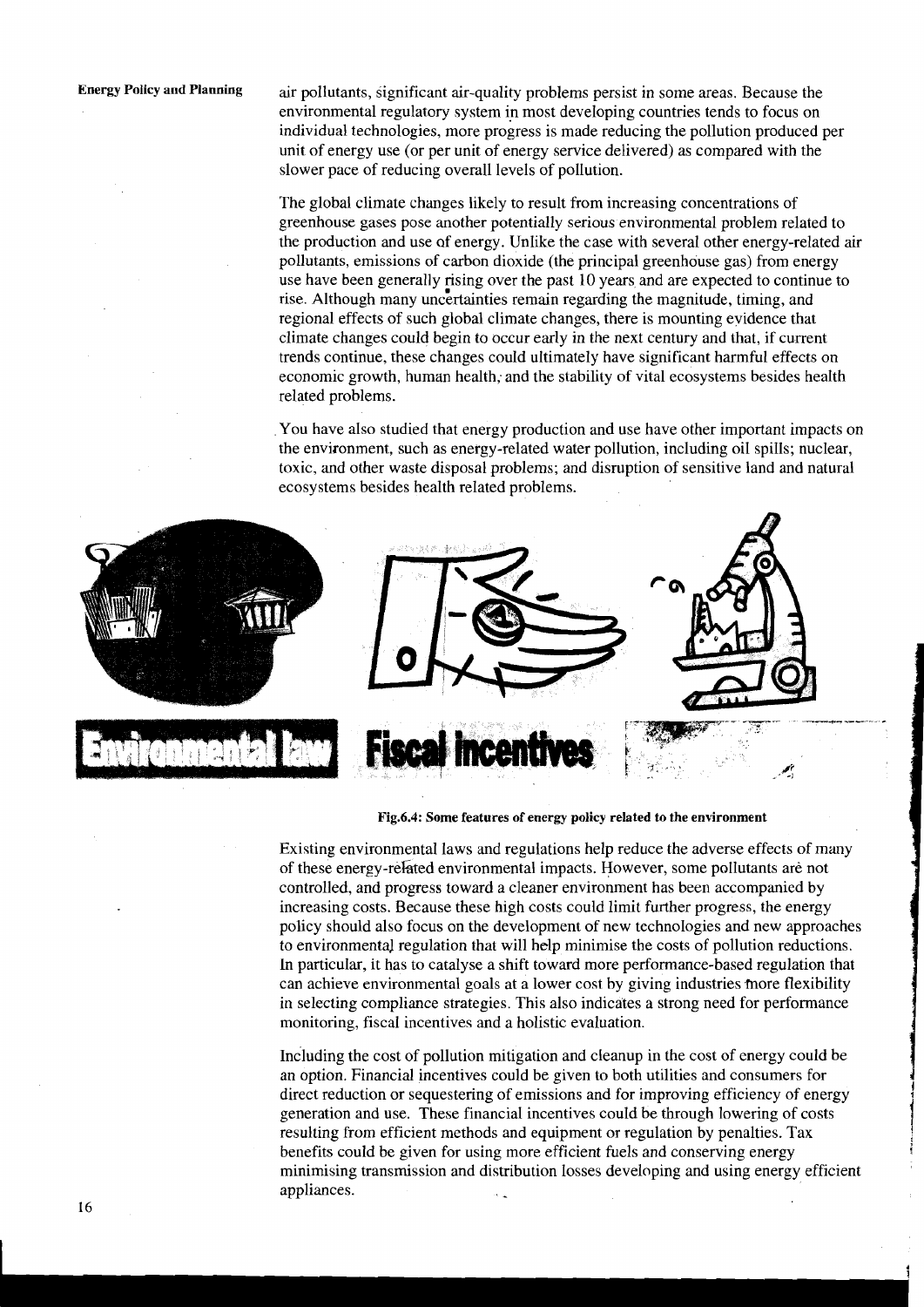So far we have discussed the general framework of energy policy. We now examine policies at the international and SAARC and level. We first discuss how energy figures in the international environmental policies.

### **6.4 INTERNATIONAL ENVIRONMENTAL AND ENERGY POLICIES**

- Energy has been a major international policy issue for a very long time. It gained great attention in the 1970s as a result of the 1973 and 1979 oil price shocks. The vulnerability of all economies to energy price and supply fluctuations became evident to government policy makers and consumers alike. Oil importing countries confronted serious balance of payments problems, and in some cases, debt traps. The UN Conference on the Development and Utilisation of New and Renewable Sources of Energy held in Nairobi in 1981 stressed the importance of alternative, renewable sources of energy to offset oil dependence. The hopes raised and plans formulated floundered, however, with the reduction of international oil prices. In parallel, acidification and global greenhouse gas emissions were taking on new international significance as were the health concerns related to emissions. However, an integrated approach linking energy, environment and development soon emerged and was reflected in several global agreements arrived at under the UN auspices.

#### **Energy and the Major United Nations Conferences**

You have learnt in other courses that, during the 1990s, the United Nations convened a series of major Conferences on global issues including the 1992 Conference on Environment and Development (UNCED) in Rio de Janeiro, the 1993 Conference on Human Rights in Vienna, the 1994 Conference on Population and Development in Cairo, the Global Conference on the Sustainable Development of Small Island Developing States, the 1995 World Summit for Social Development in Copenhagen, the 1995 Fourth World Conference on Women in Beijing, the 1996 Conference on Human Settlements (Habitat 11) in Istanbul, and the World Summit on Food Security in Rome.

At each of these Conferences, Member States agreed on objectives, principles and action programmes pertaining to environment and sustainable development. Energy issues have been present at all of the Conferences. In the Platforms and Programmes for Action emanating from the Conferences there are texts, whch clearly discuss the role of energy. The negative impact on human health and the environment are explicitly recognised in these documents. Statements supporting the objectives of providing more energy-efficient technologies and utilising renewable sources of energy are adopted. In addition, there are also three Conventions closely linked to energy: the UN Framework Convention on Climate Change (UNFCCC), the 1979 Convention on Long Range Trans-boundary Air Pollution and the Convention to Combat Desertification.

However, there has not been a focused examination of the role of energy for an overall sustainable socio-economic development and actions called for concerning sustainable energy have not been integrated into development strategies.

The message from the Conferences with respect to energy is that a new approach to energy is required to meet the societal objectives agreed upon by the community of nations. The impact of poverty on the natural resource base was recognised at the 1992 Earth Summit in Rio. Designing and implementing environmental protection and resource management measures to take into account the needs of people living in poverty and vulnerable groups has been repeatedly highlighted at all major United Nations Conferences since 1992. In spite of this, however, the necessary changes are not reflected in the overall trends in energy as observed in the 1990s. Present trends in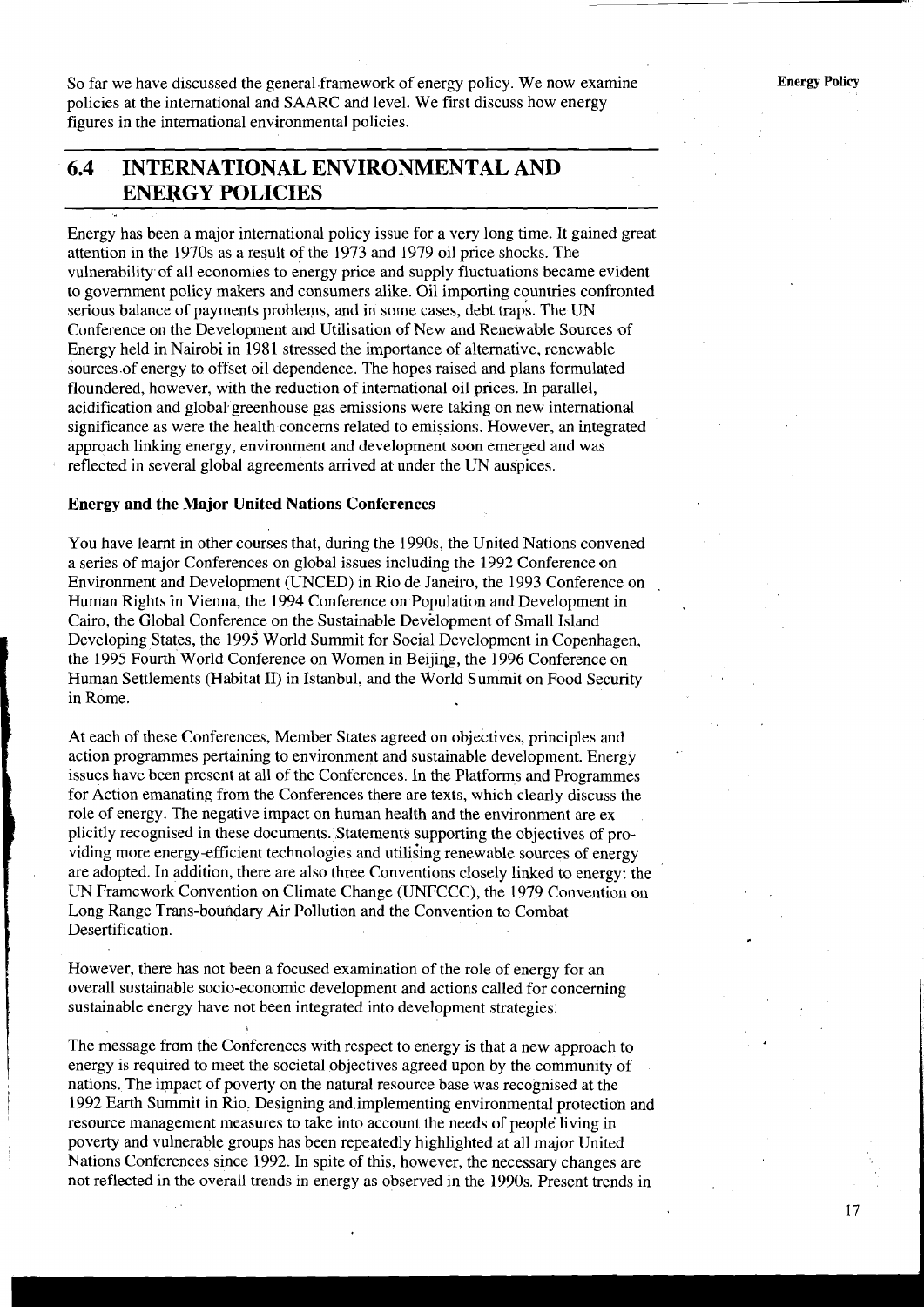**Energy Policy and Planning** energy pose serious barriers to the goals of sustainable development and poverty eradication.

> In its resolution 471190 the United Nations General Assembly decided to convene not later than 1997 a special session for the purpose of an overall review and appraisal of Agenda 21.The same resolution urged organisations and programmes of the United Nations to take the necessary actions to give effective follow-up to the Rio Declaration on Environment and Development and Agenda 21.

> Agenda 21 programme areas, activities and objectives from the Rio Conference describe numerous links between sustainable development and energy issues. These are reflected in the Agenda 21 on Promoting Sustainable Human Settlement Development, Health, Integrating Environment and Development in Decision-making, Protection of the Atmosphere, Combating Deforestation, Combating Desertification and Drought, Sustainable Mountain Development, and Promoting Sustainable Agriculture and Rural Development. **Energy efficiency, new and renewable energy, dissemination of modern, clean technologies for conventional fuels, supporting policy frameworks and capacity building are pivotal to this issue.**

> The Programme of Action adopted at the United Nations Conference on Population and Development emphasises the need to integrate population concerns into all aspects of economic and social activity. It addresses the interrelationships between population, sustained economic growth and comprehensive sustainable development, particularly for the implementation of effective population policies and meeting basic human needs.

The United Nations Conference on Human Settlements HABITAT I1 statement "Sustainable Human Settlements Development in an Urbanising World" explicitly deals with sustainable energy use. The use of energy is essential in urban centres for transportation, industrial production, and household and office activities. Current dependence in most urban centres on non-renewable energy sources can lead to climate change, air pollution and consequent environmental and human health problems, and may represent a serious threat to sustainable development. Sustainable energy production and use can be enhanced by encouraging energy efficiency, by such means as pricing policies, fuel switching, alternative energy, mass transit and public awareness and importantly, the safe energy practices. Human settlements and energy policies should be actively co-ordinated. The promotion of efficient and sustainable energy use and actions for Governments, the private sector, non-governmental organisations, community-based organisations and consumer groups to solve many of the crucial social and economic requirements of sustainable development are recommended.

The implementation and follow-up of recommendations related to health, education, safe food, potable water and sanitation, transportation, employment and poverty eradication, afforestation as well as the needs of special groups such as the ageing, handicapped, victims of natural disasters. children, refugees and the displaced, will all require a substantial increase in energy services.

The Beijing Conference Platform for Action, Objective K "Women and the Environment" refers to women's numerous roles in the management and use of natural resources, as providers of sustenance for their families and communities, as well as women's needs and requirements as users, consumers, managers and decisionmakers. It stresses the need to integrate gender concerns and perspectives in all programmes for sustainable.

The World Food Summit in its Rome Declaration on World Food Security noted that "unless governments and the international community address the multifaceted causes underlying food security, the number of hungry and malnourished people will remain very high in developing countries, particularly Africa south of the Sahara and sustainable food security will not be achieved". The importance of energy in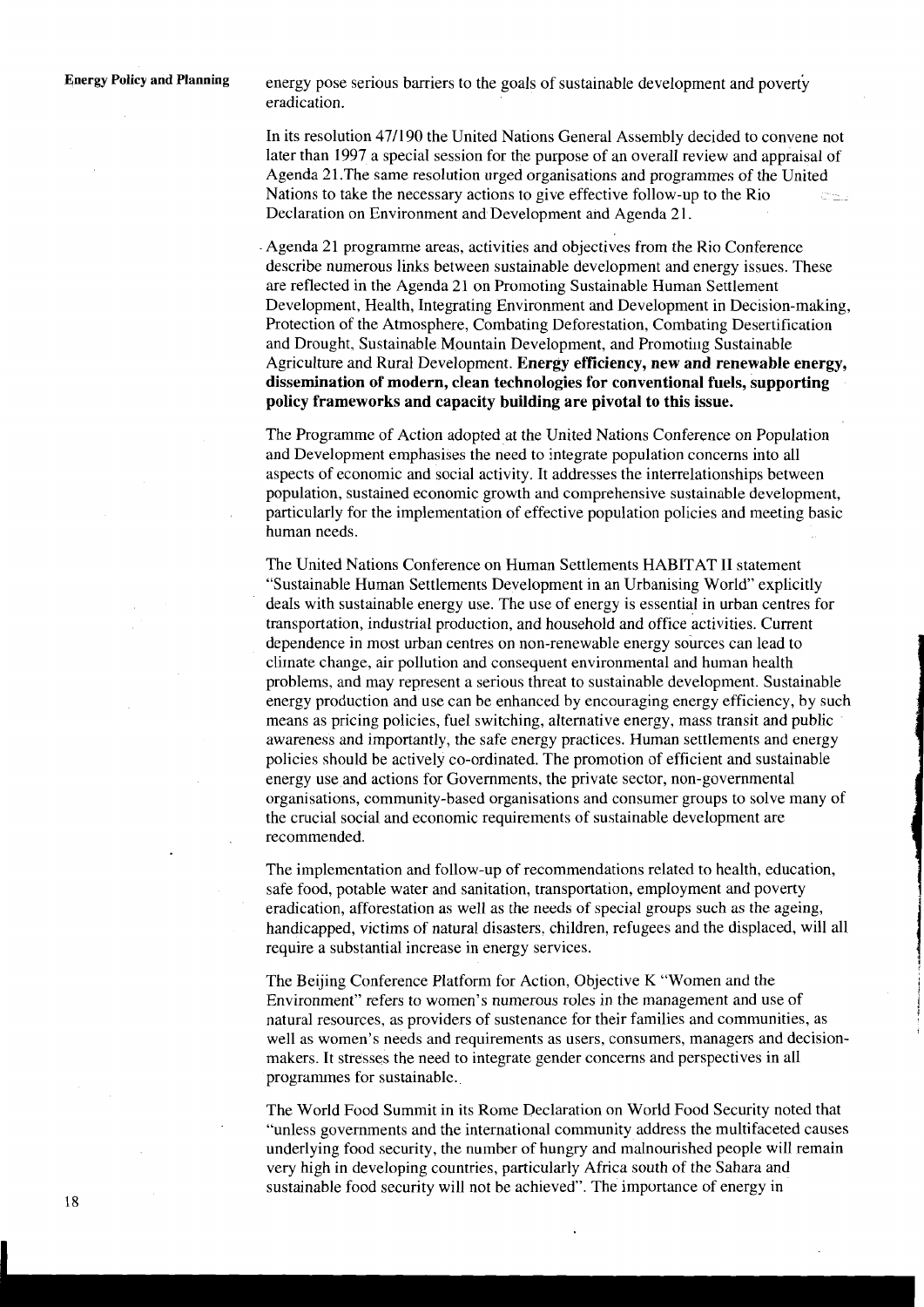agricultural production, food preparation and consumption is clear. Therefore, various elements of food chain supply need to be examined at length.

### **SAQ 4**

**k** 

Describe how energy concerns figure in international environmental agreements and policies.

# **6.5 ENERGY POLICIES IN THE SAARC REGION**

SAARC has come a long way in elevating the importance of energy sector under its ambit of multi-dimensional programmes. Energy, which was one of the sectoral **<sup>F</sup>**elements, has now been moved to a full working group at SAARC. It is functional under the purview of SAARC integrated program of action. Modalities for doing so were set rolling at the 12th SAARC summit held in January, 2004.



**Fig.6.5: Strengths of the SAARC region: Hydropower in Nepal, renewable energy technologies in**  India (Source: www.vigyanprasar.com/), rural energy cooperatives in Bangladesh

SAARC countries offer tremendous scope for mutual cooperation and growth in the energy sector owing to the rich diversity of their natural energy sources. For example, Nepal and Bhutan in particular have significant hydropower sources, which if optimised fully could serve the energy interest of the whole SAARC region. Likewise, India has much to offer on the renewable energy (RE) front owing to its enriched experience of RE use and Operation and Maintenance structure. The twenty fifth session of the SAARC Council of Ministers approved the report of the first meeting of the working group on energy (WORGEN) and recommended that the following energy policy initiatives be taken in the region:

- Possibility of establishing SAARC energy centre.
- Detailed study concerning the available options, benefits and constraints of forging an energy trade in the region.
- Regular exchange of energy information.
- Joint strategies for the wholesome development of Renewable Energy (RE) within the member states.
- Examining the institutional and energy pricing reforms.

**Enkrgy Policy** 

19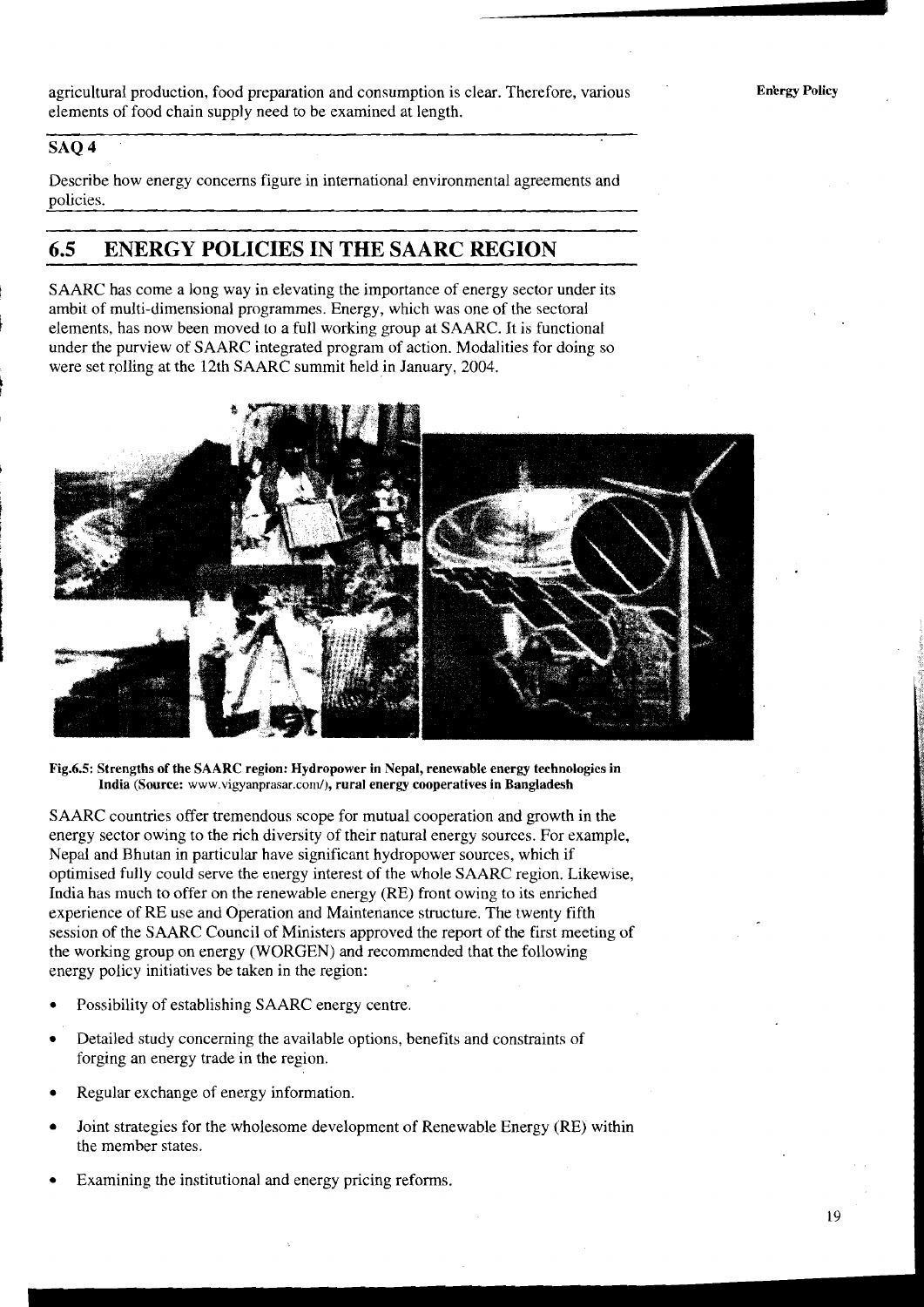**Let Frame and Planning**  $\bullet$  Investigating the scope for setting up of trans-national energy lines (electricity, oil , and gas) with an aim to make SAARC energy sufficient.

I

Focus on the energy development linkage in rural areas besides setting up of a regional fund for energy development.

India is currently negotiating with Iran to bring a gas pipeline via Pakistan by the year 2010. This may well be **il** test case of cooperation between two key member countries of SAARC region. Many such initiatives may well crop up within SAARC later on. For example, the Indian experience with the use of CNG in transport sector may be replicated elsewhere. Similarly, member countries could learn from smoothly functioning rural energy cooperatives in Bangladesh. In brief, each member country can benefit from the other rather than squabbling about various issues. Ultimately the SAARC energy group may become a force to reckon with at the global level too.



Fig.6.6: A lot more needs to be done! (Source: www.gobartimes.org/, a supplement of Down to Earth)

In this unit, we have discussed the energy policy, in general, including its objectives, key elements of the energy strategy and the concerns that help in shaping the energy policy. We hope that while you were studying the general principles, you would have been evaluating their applicability to the Indian situation. Let us now summarise the contents of the unit.

### **6.7 SUMMARY**

- The **goals of energy policy** should be to provide energy security. to ensure reliable and affordable energy services, to encourage cleaner, more efficient forms of energy supply, and the use of renewable energy sources, to limit the adverse environmental impacts associated with the energy sector and to maximise energy productivity and improve the quality of life.
- The overall **energy strategy** should be based on a realistic long-term assessment of energy needs in all sectors of economy, targets for producing sufficient energy, restructuring and reducing energy demand, and increasing the role of cleaner, more efficient and renewable methods for generating/supplying it.
- The main **concerns underlying energy policy formulation** include national self interest, economic development, social equity, technology transfer and capacity building, environmental impact.
- Energy figures as a key concern in many international agreements. In the SAARC region, a working group on energy has recommended many energy policy initiatives such as establishment of SAARC energy centre, regular exchange of energy information, and joint strategies for the wholesome development of Renewable Energy (RE) within the member states.